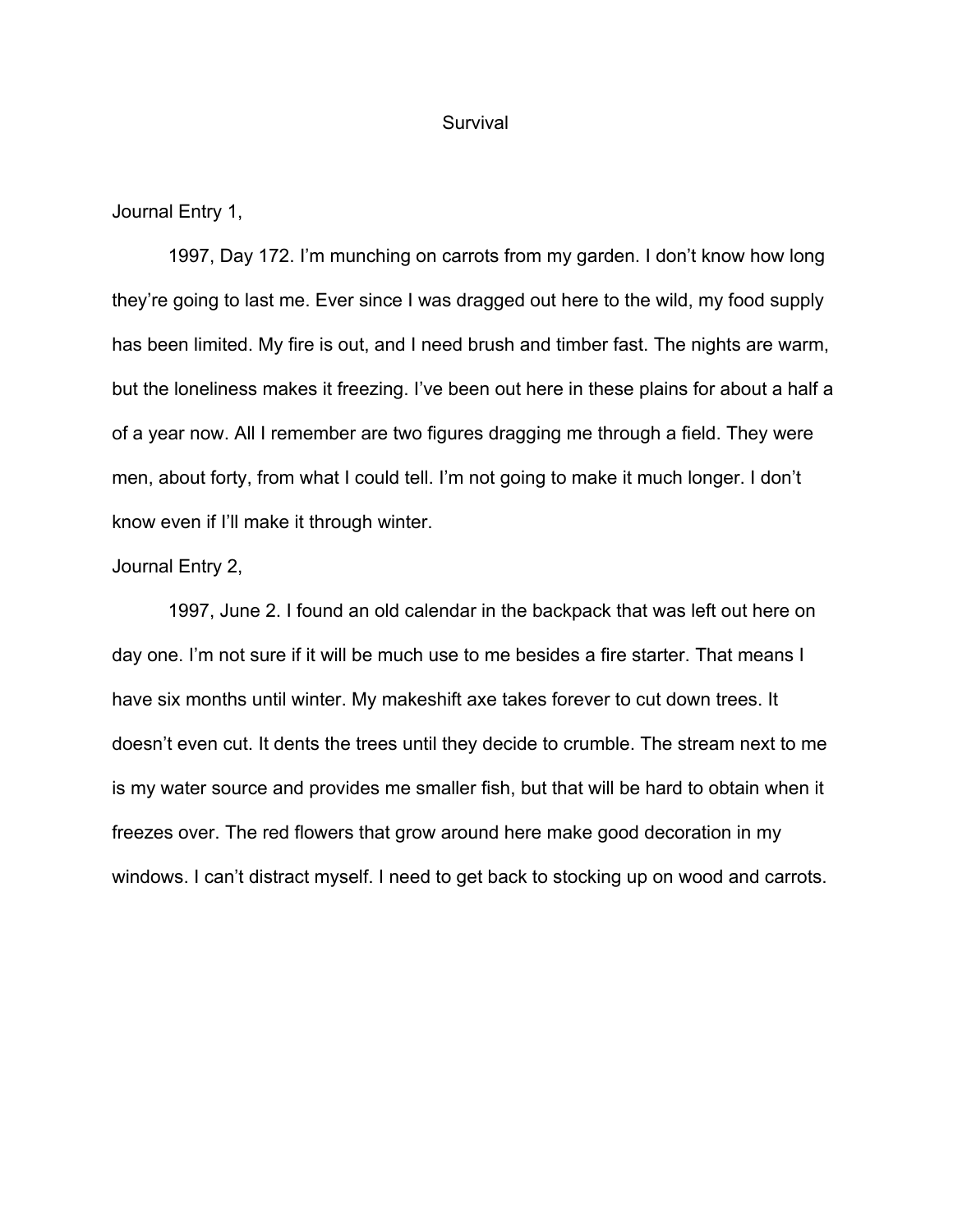Journal Entry 3,

1997, June 13. I believe in superstitions now. It's Friday and my carrots were eaten by rabbits and birds. I can't be in the garden all day and be a scarecrow. I could make one, but I would make my wood supply go down. I might recreate a garden inside by my window. The sun might not get in as well, but it will have to work if I want any food for winter.

## Journal Entry 4,

1997 June 30. My farm process has slowed down, but I am still getting more food than I was outside. Crows and other birds started destroying my roof recently and letting rain get in, therefore ruining my bed. Every night it rains my bed becomes more soggy and disintegrates more into the ground. It's starting to give me a stiff neck. On the other hand, more fish are appearing in the river. Those fish are my main food source now.

# Journal Entry 5,

1997 July 7. I slipped and fell off the roof and whacked my head hard. I blacked out and started to remember why I was dragged out here. My memory is fuzzy still, but I can remember the two people, what they looked like. The one on the left looked like a formal business man. The other looked like an old senior. The one in the suit said, "Hey boss, do you think that stuff will keep him out until we get him there?" Then the one with the grey hair said. "That "stuff" will keep him out until we wake him. He won't be awake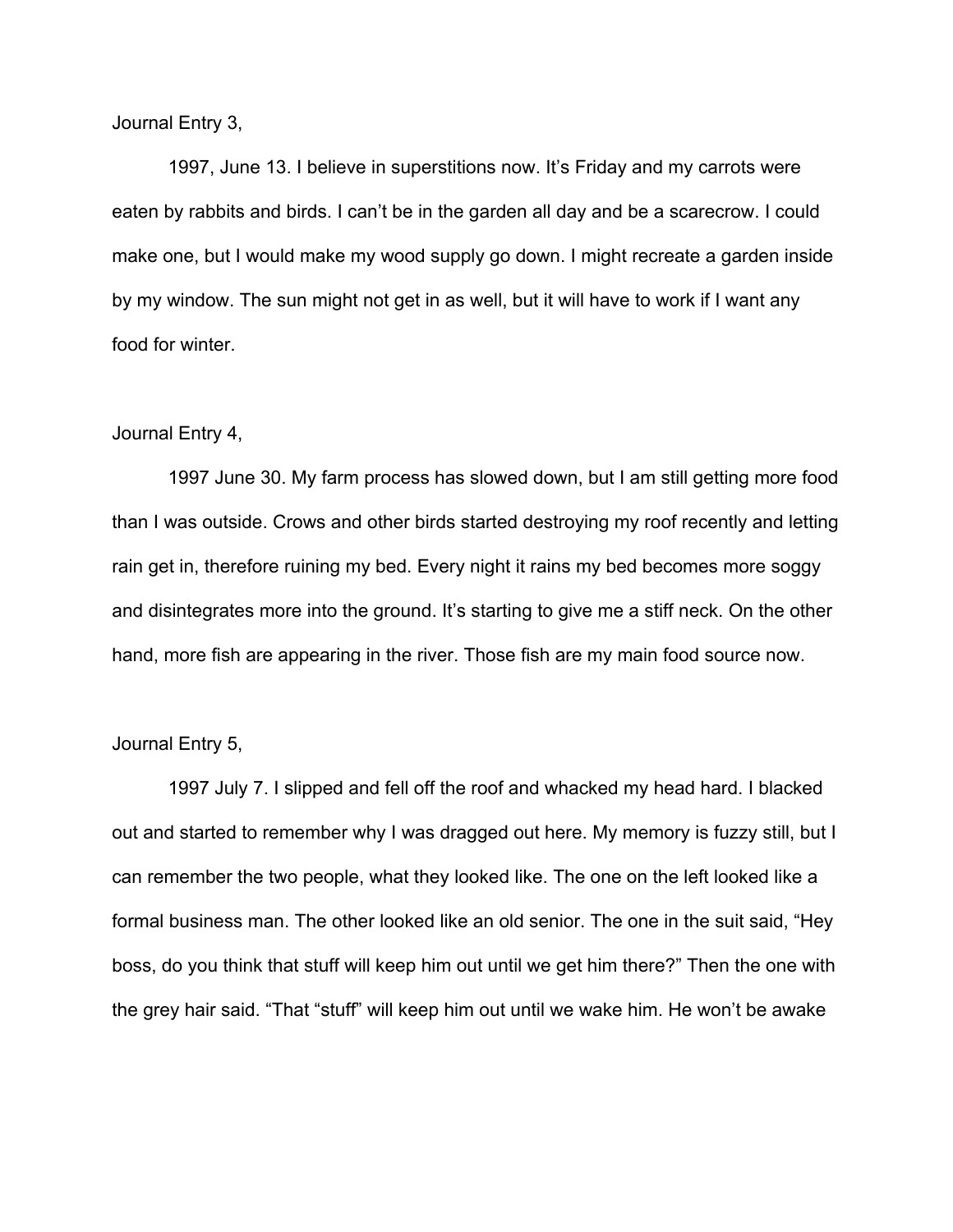or remember unless he's immune. His coworkers said he was not." Then that's all I remember.

## Journal Entry 6,

1997 August 3. I've been thinking about why I was placed out here in the wilderness all alone. Ever since I had "that" vision I can't help but wonder. I worry I'm being experimented on, to bring out the full power of a human. Or testing survival skills of a human with basic resources. Who knows. At night I can hear wolves howling. They sound hungry and ready to kill. Luckily I haven't seen any. They get louder and louder every time they howl. It's like they're searching for me and only me.

## Journal Entry 7,

1997 August 7. I saw them. The wolves are here and I have been found. The strange thing is, these wolves are deadlier than any other wolf I've went up against. They look identical in the night and they jump from all sides at once, but then disappear as they hit. All that has happened to me is a ringing in my ears with a bit of fatigue when I stand back up. Are they even real? I swear to god it feels like it.

Journal Entry 8,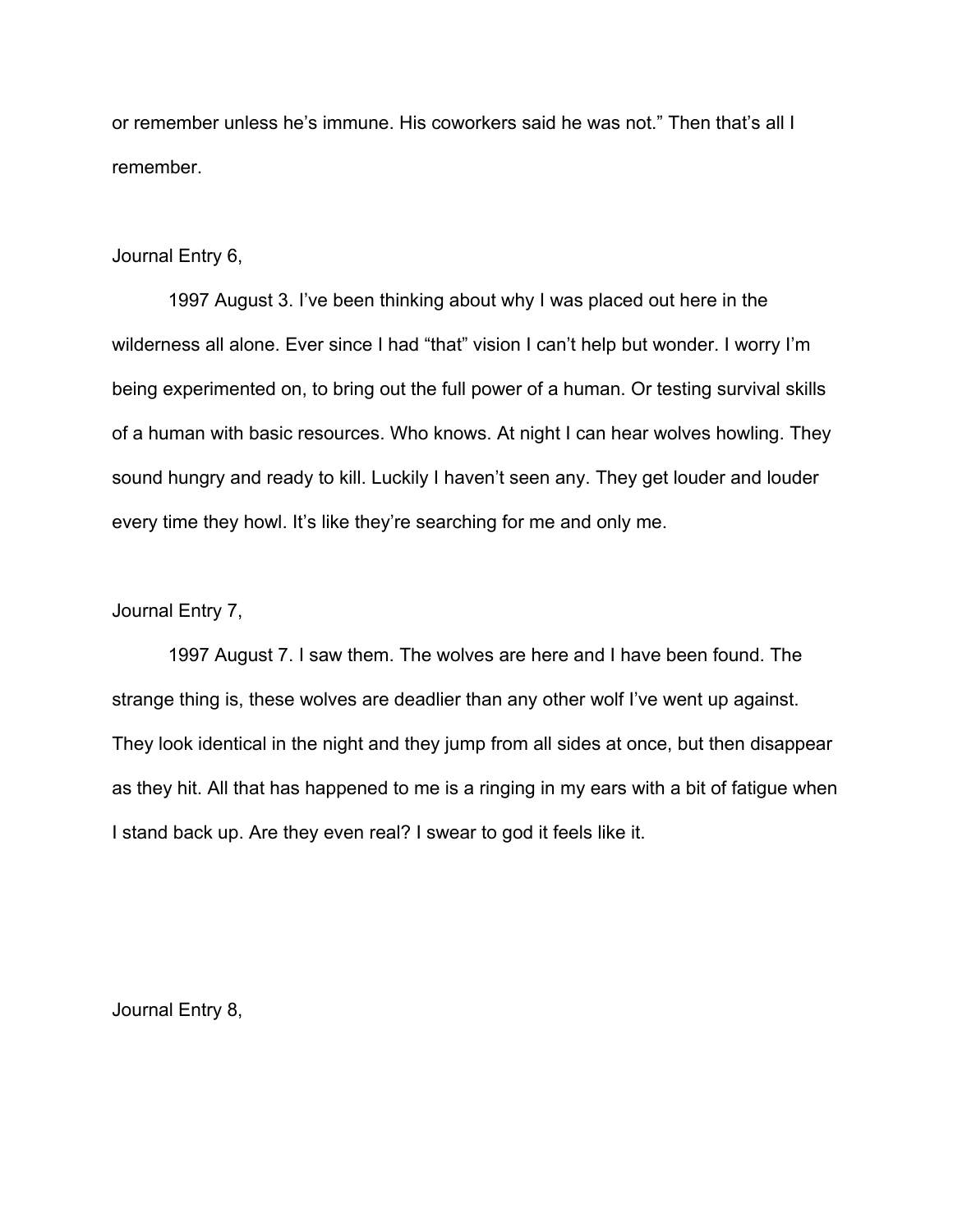1997 August 18. The wolves went away. The fish in the stream look delicious, beautiful things in the water. My carrots taste bland now, I just want more fish. In the backpack, I found a Boy Scout handbook. Very handy I'm sure, for a fire starter. I looked at a few pictures of fish. One of them looked like the ones in the stream, sarpa salpa or something, found in the mediterranean parts of Spain. Maybe that's where I am. Then I couldn't find any more use for the Boy Scout handbook than a few paper airplanes going into a campfire. I hear people shouting.

#### Journal Entry 9,

1997 August 25. The people I heard. They left. Obviously they didn't care about me and left. I'm important. I had a family. They used loved me. They left. I had friends? They put me up for ransom. I was taken to a large building. I answered a survey. People took tests on me. They injected a substance inside my veins. They gave me a nice drink, it made me feel good, so good I went to sleep.

#### Journal Entry 14,

1997 October 1. I dropped my journal in the stream and lost a few pages. I'm sure they weren't important. I looked back at my ninth entry, and reread it for days. Did I have another flashback? A memory? I don't want to remember anymore. I just want to go home and see my family. If I have a family. I had to come from somewhere right? I don't know if I want to eat those fish in the stream anymore. They make me feel good, but after I hate myself for it. It's like getting drunk and having a hangover. Not that I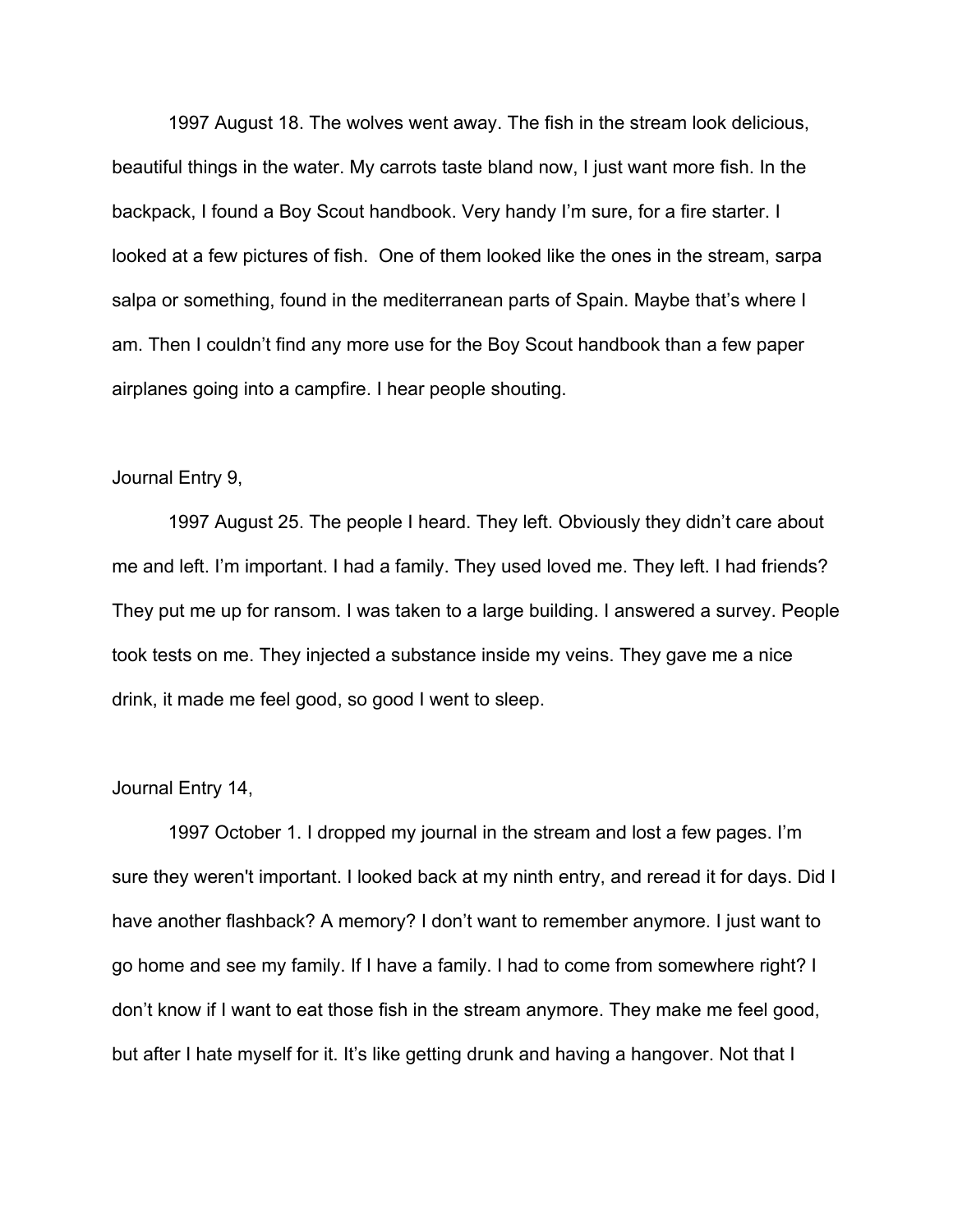would know what that feels like. I found a gigantic document in the backpack. I never read it because all I saw was numbers. I'm going to take a second look. I'll insert the document on the next page with honey or something else sticky.

Subject: Charlie J. Evans

Treatment: MEBL.32

Test #: 4,273

Transported:  $12 - 6 - 96$ 

Bio: 6'1" . Male. Wife and two kids. Works in engineering. Tested to be vulnerable. Donated willingly by co-workers. Constantly refused injection. Given medication, later injected.

Report: MEBL is on it's 32nd test combination. 4,135 are confirmed as dead. The other 137 are extremely weak and rotting. They are not confirmed alive, but look as corpses. They cannot move or speak. They have not been taken care of. The whole team is hoping Charlie will be the first one since the program started to work with MEBL.32.

Jones, don't forget what MEBL.32 is, if you want to pass your exam. M= ove  $t$  E= E nts  $B = by L = vi$  ion.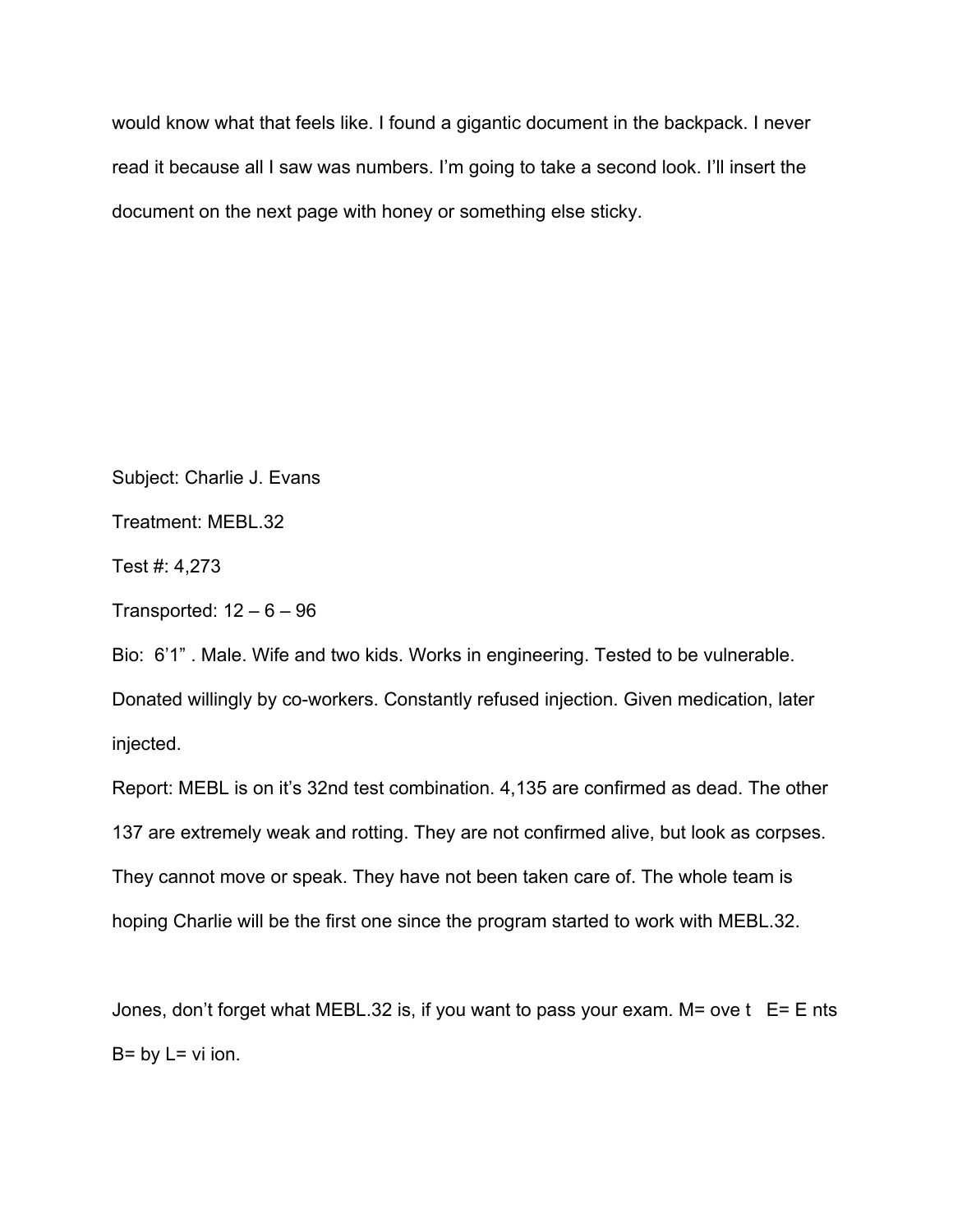The last part looked like part of a note that was torn and lost somewhere else. I still don't know what all of this means.

### Journal Entry 15,

1997 October 8th. I am overjoyed that I spent the whole summer gathering resources and food. One side of my shelter looks like a lumber station, the other side looks like a supermarket that only sells carrots and never got any buyers. The last thing I need is a new bed. I don't think I'm ever going to get another one of those. The last one had disintegrated so far into the ground I just abandoned it. I prefer to sleep on the backpack now. Yesterday, there were a ton of tiny rocks, and they looked to be jumping with every step I took. I'm not that heavy, am I? If anything I'd be lighter from the food I haven't eaten.

### Journal Entry 16,

1997 October 25. I found out a strange trick I can do now. When I'm outside, I can move my arms upwards, and the rocks around me float slightly. I'm feeling more nauseous recently, I hope that isn't a side effect of MEBL.32. That stuff really worries me. My "axe" broke finally, after denting hundreds of trees it eventually gave in. My shelter has really sunk into the ground. From being at least as tall as me, to the height of my shoulders. I have to duck just to get through the entrance.

Journal Entry 27,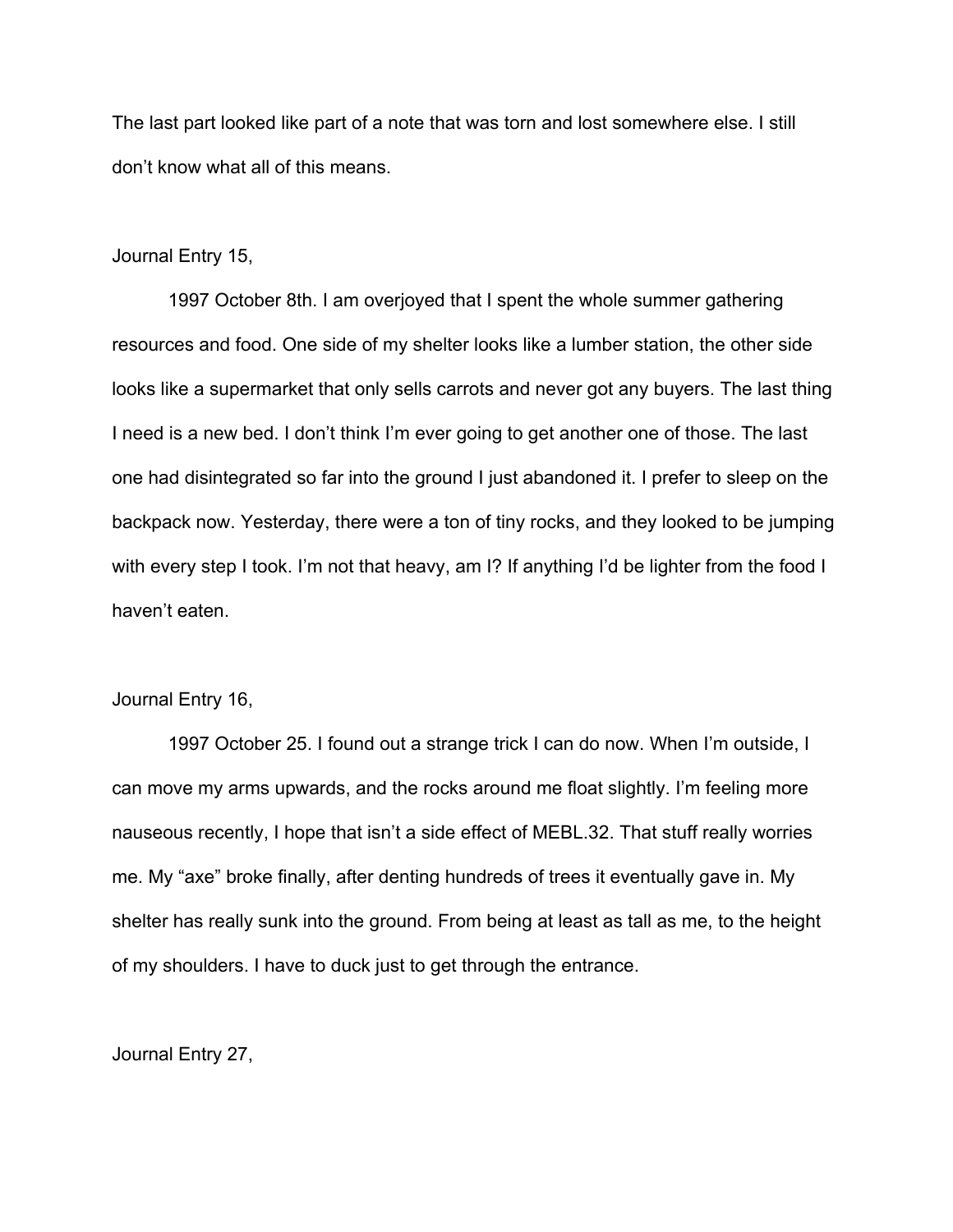1997 December 29. Fire keeps you warm, but it also burns books. I have to re-write what I thought about the paper. M stands for movement, E is for elements, I know B is by, and L is limbs. I tried moving my journal to me, and I whipped it too hard, so it went into the fire. Then I tried moving a log. I had to concentrate more, but it still moved. I now know, the heavier the object, the harder it is to move. I was able to lift my shelter out of the ground. It was muddy, but it was there. At least I don't get a headache everytime I walk through a doorway.

#### Journal Entry 28,

1998 January 3. I was inside sitting by my fireplace and a heavy military car came by and the man inside told me to get in. I was a bit startled when it came by. I really didn't think of my options or consequences, I had been alone so long I just wanted to be with another human being. So I got in without arguing. When I got inside the man threatened to take my journal away if I kept writing. So, I put it in the backpack that I grabbed earlier. I thought the man was going to ask what was in the bag too, but it seemed as if he already did. We ended up at this giant facility, you could smell the chemicals and a hint of rotting flesh. They told me to take off the backpack and go into a chamber labeled "MEBL.32 TEST LAB" I knew what was going to happen next. First I slid the journal into my pocket.

Journal Entry 29,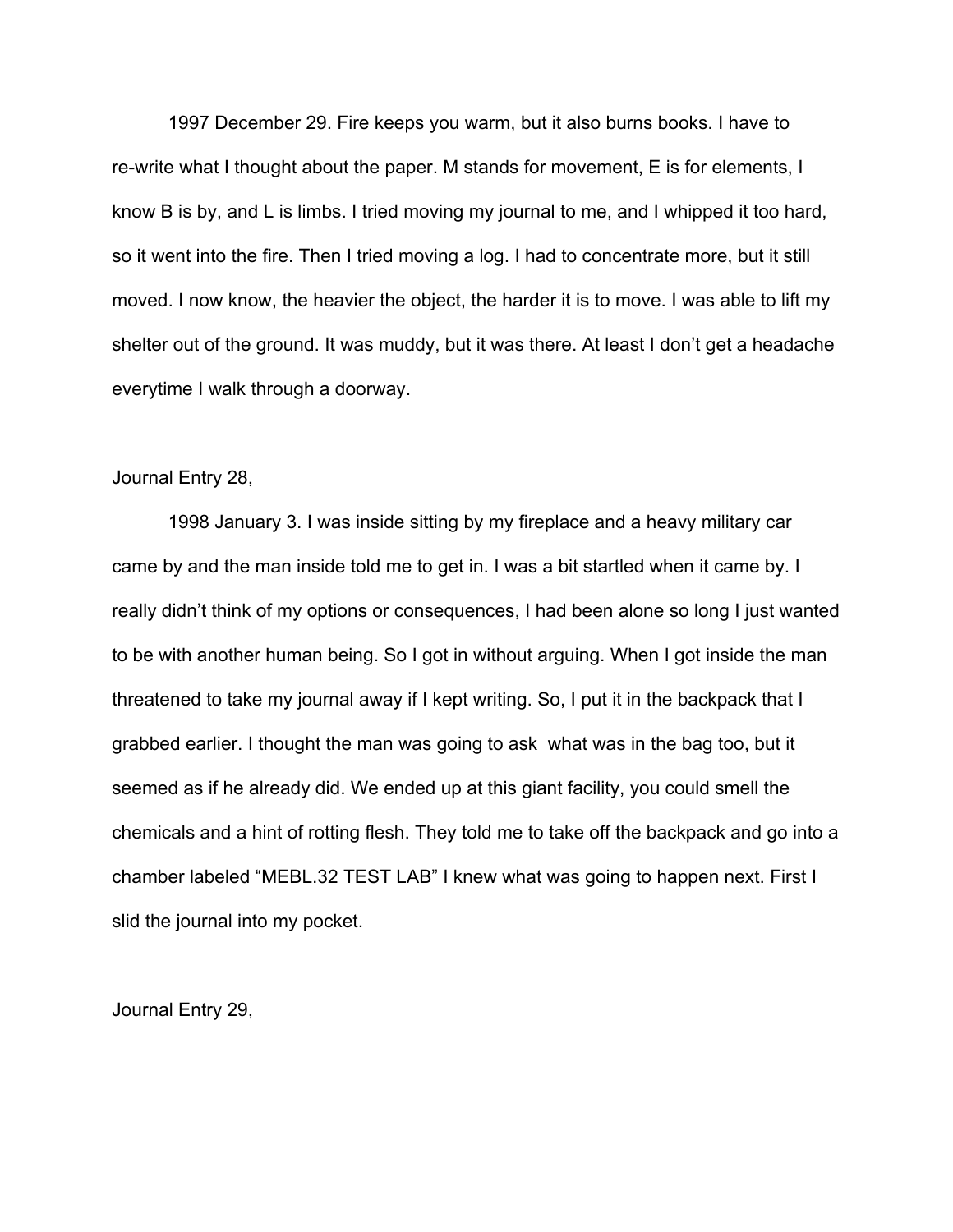1998, Laboratory. I'm currently inside the test lab, I feel like I'm being watched by cameras. A loud announcer speaker came on and spoke. "Charlie, we want you to lift the tree out of the ground in front of you." I lifted up the tree right out of the ground with a little effort. Then it came to me, why am I letting them choose what I do? With this power I could just escape this place and find my family. I whipped the tree at the huge metal wall and made a hole in the wall. I jumped on the tree and out the hole. I grabbed my bag and ran. There was a group of guards that shot me with liquid in a tranquilizer. Then I fell asleep.

#### Journal Entry 30,

1998, ???. They put me somewhere in a room, and it's dark. The only thing I can see with is the light on my journal. There was just a loud bang, it almost sounded like a wooden door. Then a voice spoke, "Dad, where are you?". Then the lights turned on. "Dad I found you!" a little boy said. I asked who he was and why he was calling me "Dad". He gave me a puzzled look, then ran off and said, "Your turn to count!" I walked outside, the place looked like a normal neighborhood. I checked the mailbox, and there was a letter inside. It was addressed to "Charlie J. Evans". I opened the letter and it said, "Charlie, your MEBL test was successful. You have helped advance our military greatly. Thank you for your service. Sincerely, Robert." So, I guess I'm going back to normal now. I should have guessed this already, but as walked away my mailbox flew out of the ground.